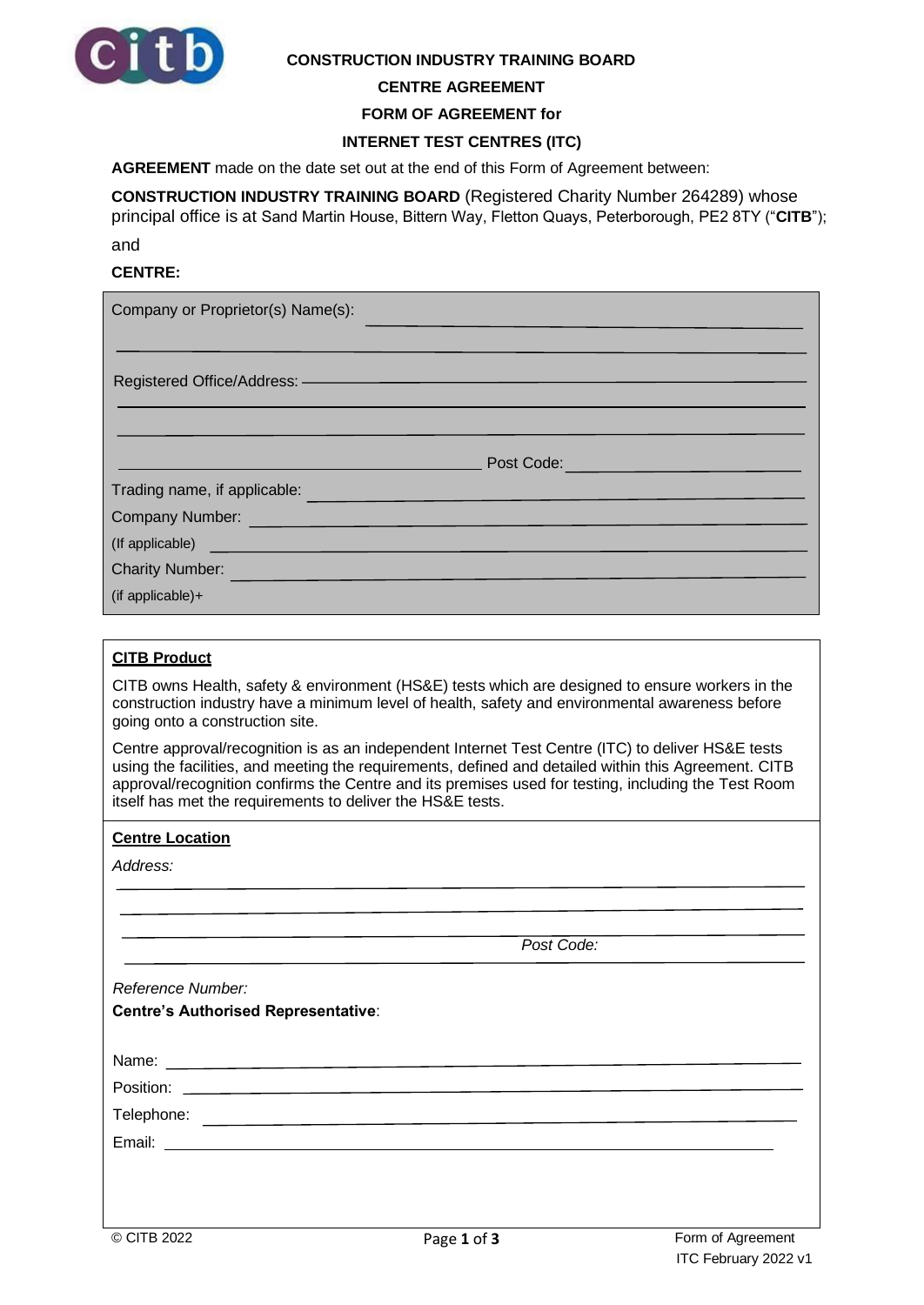# **CITB's AuthorisedRepresentative**:

Position: The Quality Assurance and Verification Manager,

Email: [quality.assurance@citb.co.uk](mailto:quality.assurance@citb.co.uk)

**Fees:** The fees, charges and other sums payable by the Centre as set out in the "CITB Centre Fees" (or similar) document published by CITB on its website from time to time.

## **Listed Trade Mark(s)**:

## **You are not permitted to use any brands, logos or trade marks belonging to CITB**

The Centre may only use the words "CITB approved centre" to promote its service.

Documents incorporated and forming part of the Agreement

- A This CITB Form of Agreement for engaging aCentre
- B The CITB Centre Agreement Standard Terms
- C The "Product Documentation": namely:
	- CITB Testing Services Internet Test Centre (ITC) Information Pack
	- CITB ITC Policies and Procedures Guide (Chapter 1-6)
	- CITB ITC Policies and Procedures Guide (Chapter 7-12)
- *D* Branding Guidelines for the Listed Trade Mark available on request*.*

**Insurance** minimum cover, per claim or series of claims, to be maintained by the Centre (clause 14 of the CITB Centre Standard Terms) shall be:

| Professional Indemnity Insurance      | £2 million                 |
|---------------------------------------|----------------------------|
| <b>Public Liability Insurance</b>     | £5 million                 |
| <b>Employer's Liability Insurance</b> | minimum as required by law |

# **Special Conditions:**

- 1. The Commencement Date for the performance of the Services shall be the later of:
	- a. the date of the Agreement as set out in this Form of Agreement; and
		- b. the date on which Pearson VUE notifies CITB that all software has been downloaded and installed; and
		- c. the date on which at least one individual employed or engaged by the Centre has successfully passed the ITC Administrator Test to invigilate correctly; and
		- d. the date on which Centre Approval or Centre Registration is confirmed in writing by CITB to the Centre

This replaces the definition of "Commencement Date" in the CITB Centre Agreement Standard Terms

**CENTRE signature box**. By executing this Form of Agreement, the Centre confirms that it has read and understood the terms of this Agreement, including the CITB Centre Agreement Standard Terms and the Product Documentation and that it intends to be bound by them.

| <b>SIGNED BY</b>                   |               |                                                 |
|------------------------------------|---------------|-------------------------------------------------|
| <b>Print Name</b>                  | Signature____ | the contract of the contract of the contract of |
| <b>POSITION</b>                    |               |                                                 |
| for and on behalf of <b>CENTRE</b> | Date signed__ |                                                 |
|                                    |               |                                                 |
| © CITB 2022                        | Page 2 of 3   | Form of Agreement                               |